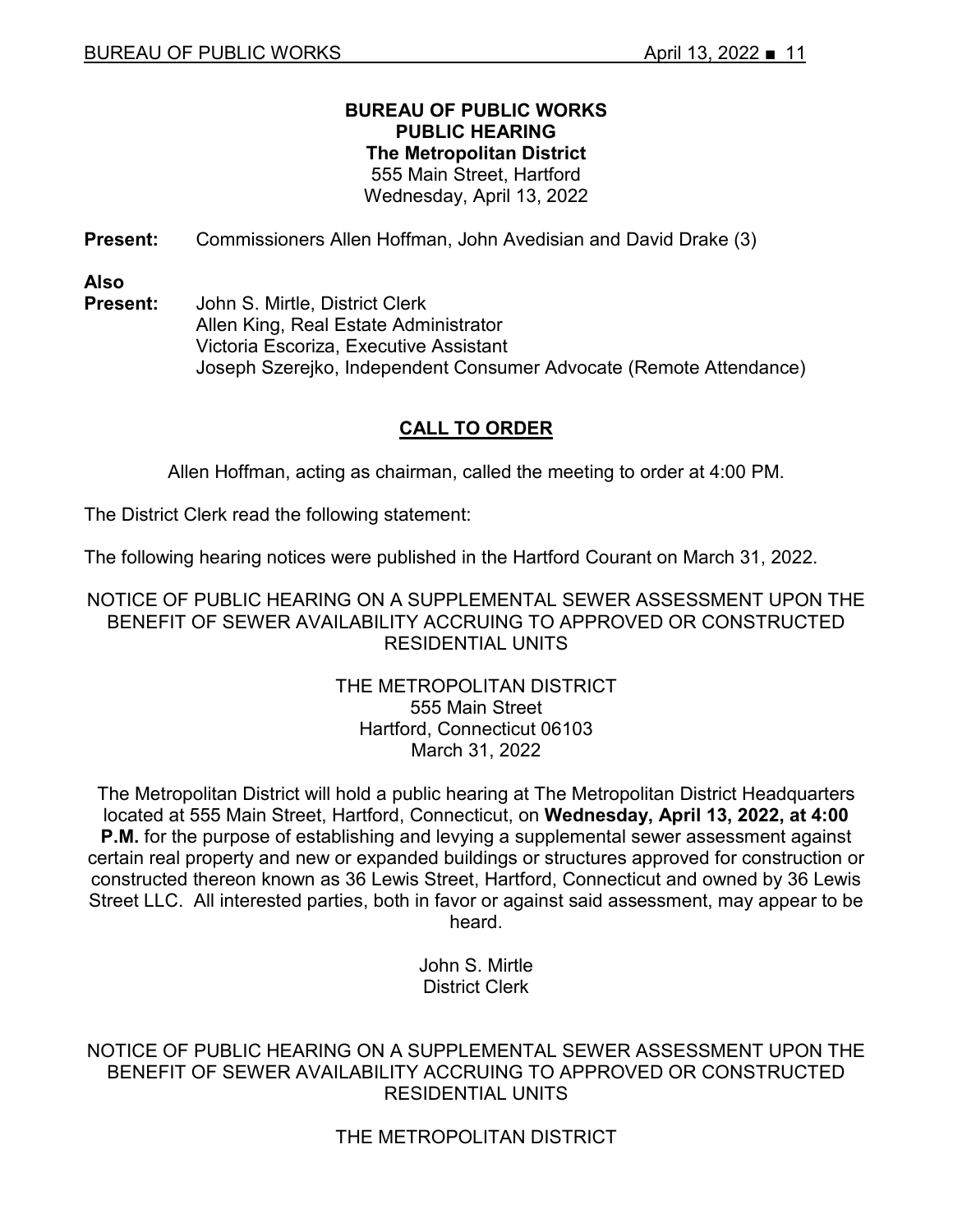#### 555 Main Street Hartford, Connecticut 06103 March 31, 2022

The Metropolitan District will hold a public hearing at The Metropolitan District Headquarters located at 555 Main Street, Hartford, Connecticut, on **Wednesday, April 13, 2022, at 4:00 P.M.** for the purpose of establishing and levying a supplemental sewer assessment against certain real property and new or expanded buildings or structures approved for construction or constructed thereon known as 38-42 Elm Street, Hartford, Connecticut and owned by Peabody Unlimited LLC. All interested parties, both in favor or against said assessment, may appear to be heard.

> John S. Mirtle District Clerk

# NOTICE OF PUBLIC HEARING ON A SUPPLEMENTAL SEWER ASSESSMENT UPON THE BENEFIT OF SEWER AVAILABILITY ACCRUING TO APPROVED OR CONSTRUCTED RESIDENTIAL UNITS

# THE METROPOLITAN DISTRICT 555 Main Street Hartford, Connecticut 06103 March 31, 2022

The Metropolitan District will hold a public hearing at The Metropolitan District Headquarters located at 555 Main Street, Hartford, Connecticut, on **Wednesday, April 13, 2022, at 4:00 P.M.** for the purpose of establishing and levying a supplemental sewer assessment against certain real property and new or expanded buildings or structures approved for construction or constructed thereon known as 50 Morgan Street, Hartford, Connecticut and owned by Shelbourne Axela LLC. All interested parties, both in favor or against said assessment, may appear to be heard.

> John S. Mirtle District Clerk

# NOTICE OF PUBLIC HEARING ON A SUPPLEMENTAL SEWER ASSESSMENT UPON THE BENEFIT OF SEWER AVAILABILITY ACCRUING TO APPROVED OR CONSTRUCTED RESIDENTIAL UNITS

# THE METROPOLITAN DISTRICT 555 Main Street Hartford, Connecticut 06103 March 31, 2022

The Metropolitan District will hold a public hearing at The Metropolitan District Headquarters located at 555 Main Street, Hartford, Connecticut, on **Wednesday, April 13, 2022, at 4:00 P.M.** for the purpose of establishing and levying a supplemental sewer assessment against